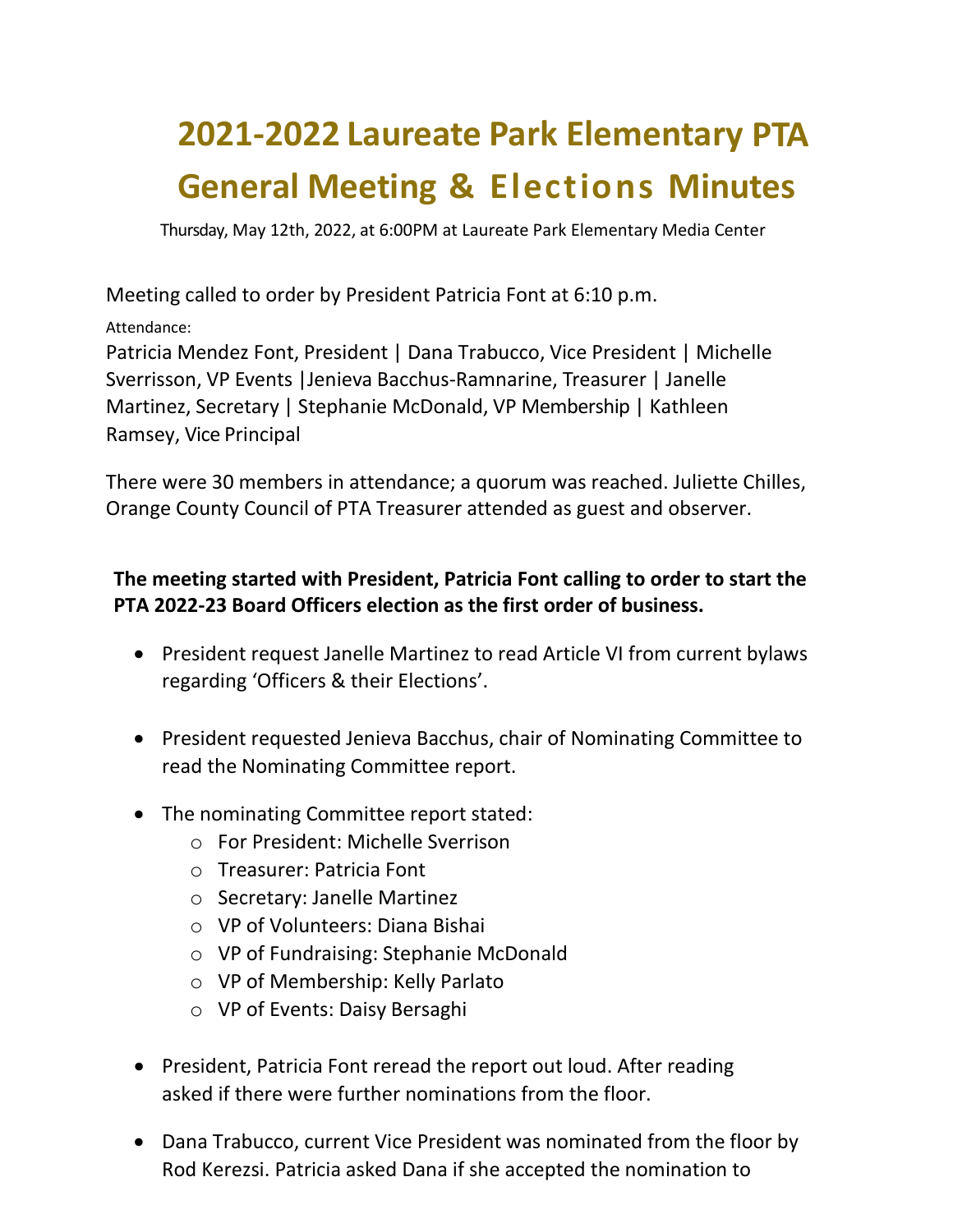which she replied yes. A motion to conduct the President position election by secret ballot was called by President as stated in current bylaws.

- President, Patricia Font asked candidates, Dana, and Michelle to select their tellers. She also asked Juliette Chilles representative from OCCPTA to help with election process, ballot distribution and counting votes. All members stood up to be counted and verified via sign up sheet. There was a total of 30 members present to vote. The same number of ballots were distributed by Erika Larios, Leslie Buss and Diana Bishai with Juliette's help and the secret election began. Doors were closed for the ballot election to begin at 6:32 pm. Ballots were collected to be counted by Juliette and observers. President Patricia Font tried carried on with elections reading the rest of nominees from report and remarked that since the rest of positions were unopposed the votes will be by voice as per current bylaws.
- As agreed, ballots were counted on the side of the room by Juliette Chilles, Leslie Buss, Erika Larios, and Diana Bishai. Ballots were given to School Vice Principal Kathleen Ramsey at the end of the election so they can be retained on school premises.
- When Juliette from OCCPTA tried to announce the results of President votes Dana Trabucco, current Vice-President expressed she did not think the elections should continue as the Nominating Committee wasn't rightfully appointed in accordance with current bylaws. President Patricia Font then asked for Juliette's intervention to deliberate if the elections could carry on after such allegation.
- After consultation via phone call with Melanie Williams, President of the County Council, it was decided that the Nominating Committee wasn't valid but since there was enough quorum present the elections should continue with a clean slate and taking nominations from the floor. The Nominating Committee report was annulled, and elections continued under those conditions.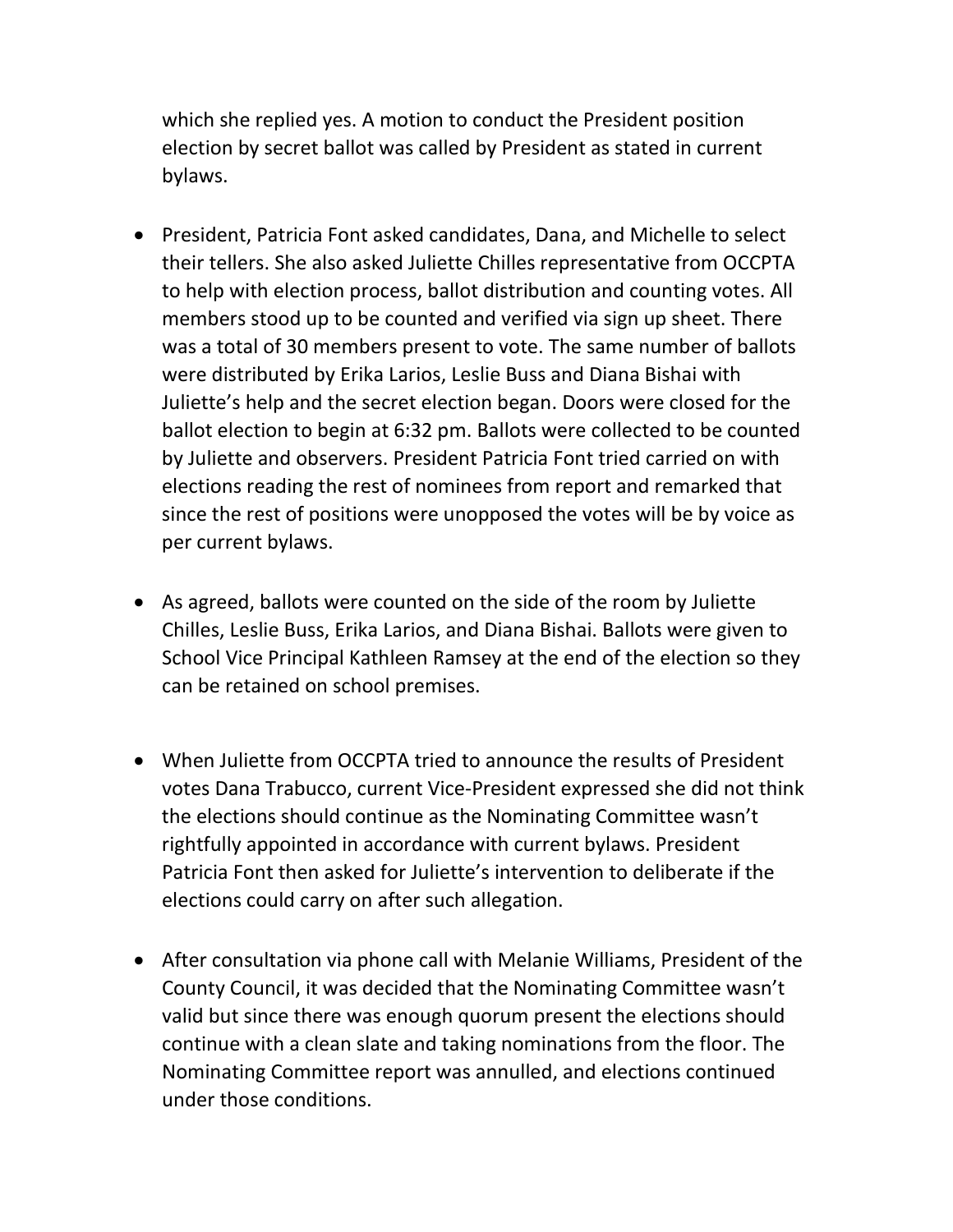- Election process began again taking nominations from the floor. It began with the President position. Michelle Sverrisson and Dana Trabucco nominated themselves from the floor. Since their election had already happened by secret ballot Juliette proceed to read the results:
	- o Michelle Sverrisson 17 votes
	- o Dana Trabucco 13 votes

Michelle Sverrisson was then announced as the new President for the 2022-23 School year.

- Election continued by taking nominations from the floor and members voted by voice. At the end of the election the new officers were appointed by members as follows:
	- o Treasurer: Kristin Fuller
	- o Secretary: Hilda Merino-Chavez
	- o VP of Events: Daisy Bersaghi
	- o VP of Volunteers: Diana Bishai
	- o VP of Membership: Kelly Parlato
	- o VP of Fundraising: Rod Kerezsi
- After the election Juliette invited new elected officers to attend the OCCPTA Leadership Convention in July as a learning resource.
- **Treasurer Report** Jenieva Bacchus-Ramnarine read bank balance to membership: \*\* current balance is \$55,190,000.68 (some outstanding payments remain due to End of Year Celebrations happening next week). She also noted \$43,413,00.00 belonged to Boostherton Fundraiser held this year.
- To end the meeting President, Patricia Font then read the end-of year report and talked about PTA investments throughout the year. School Vice-Principal Kathleen Ramsey took the stage to thank the PTA for their hard work and excellent administration and service during this school year. Patricia and Kathleen also announced that next school year Free Meals benefit was going away and everyone – regarding of if they qualify for free meals or not – should apply so school could have enough funds for the cafeteria.